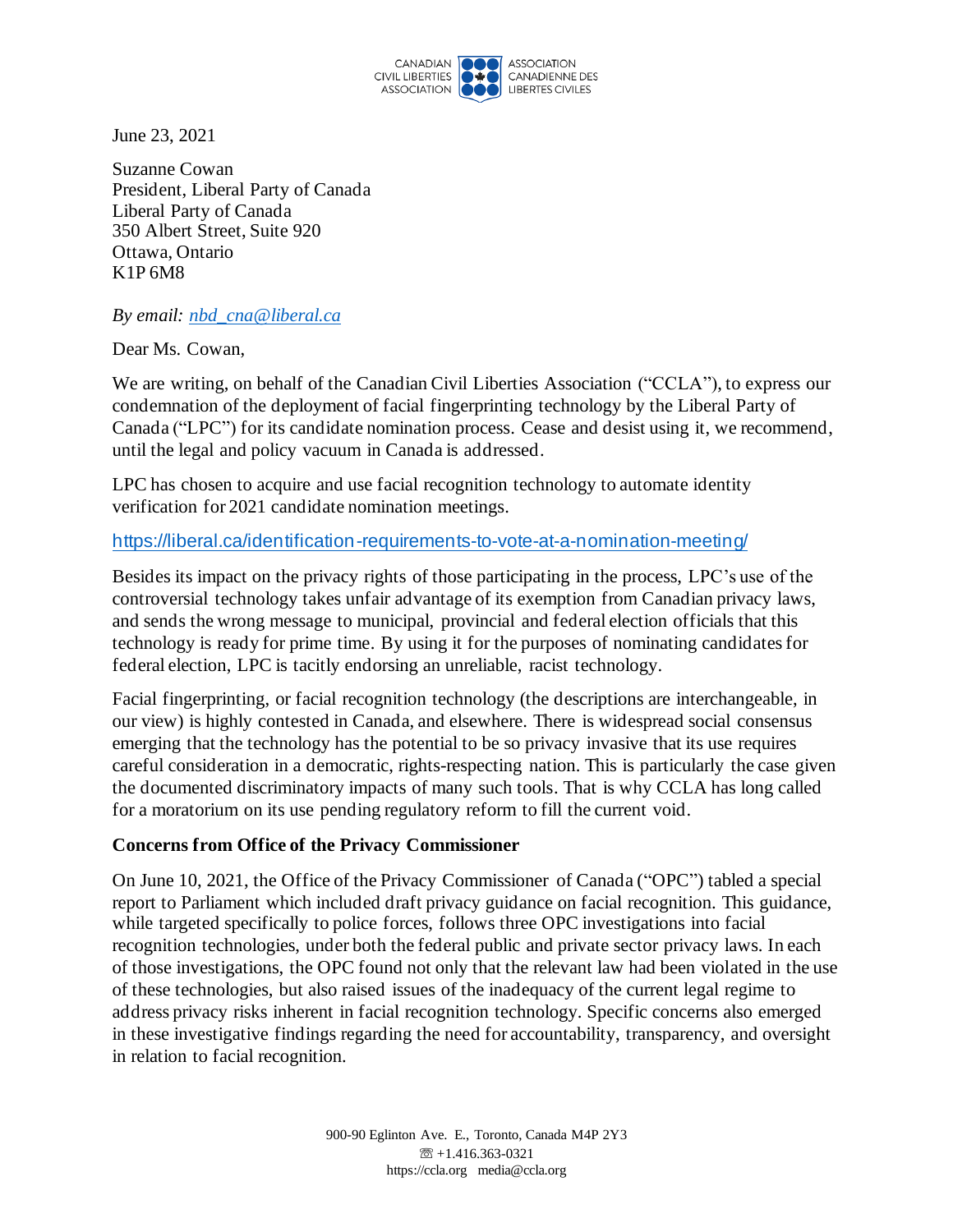

Wrongly, federal governments past and present have exempted political parties from privacy laws. This makes LPC's use of facial fingerprinting even worse, because the OPC concerns cannot apply to LPC's privacy loophole. (LPC appears to be the only Party represented in Parliament using the technology for nominations).

## **Nominations Process**

It is also true that innovation in democratic participation is important and necessary, particularly in a pandemic. Nomination contests for a political candidacy are a critical democratic process, one which allows meaningful participation for Party members in the crucial choice of the candidate for each riding across Canada. Nomination contests can be viewed as democracy as its grittiest, or at its worst, depending on the outcome. There is constant room for improvement, no doubt.

We are similarly aware that any Party has an obligation to identify voters to ensure a fair voting process and acknowledge that the choice to use a technological tool to facilitate an online voting process in these pandemic times may have been made with the intention of making it easier for members to vote, thereby fulfilling a number of laudable democratic goals. But facial fingerprinting is the wrong tool, right now, in Canada.

We have a series of significant questions regarding your choice to adopt this technology.

- 1. CCLA believes, based on the very limited public information LPC has made available at this time, that the Jumio software you use is a one-to-one matching tool, using ID and photos provided by the member to conduct the match, which is a less invasive option than others. However, there remain questions about the due diligence you have done to ensure the accuracy rates are acceptable, that the software performs equally well on faces of all colours, ages, and genders to ensure there are no discriminatory impacts.
- 2. Your policy states you do not store the submitted images. Is any data being stored by the U.S. software provider? What is the privacy law applicable to that provider?
- 3. Did you consider less invasive options?
- 4. Did you conduct a privacy impact assessment?
- 5. If not, what analysis did you undertake to determine the risk/benefit proportionality, and was that analysis shared with the members asked to use the technology? There seems to have been no update to the Party privacy policy in light of the adoption of this new tool.

Regardless, adopting one of the most invasive, controversial technologies as part of a critical internal process is wrong, at a time when the OPC has signaled the need for national consultation on the use of facial recognition technologies.

# **Moratorium on Facial Fingerprinting**

CCLA and other civil society organizations are advocating for a moratorium or ban on this technology pending a critical pan-Canadian discussion. The question is *if* and then when facial recognition technologies can accord with Canadian values and democratic norms. Your choice to plow ahead with the use of a facial recognition tool is contemptuous of equality and privacy rights, of the Office of the Privacy Commissioner, and of the federal data privacy regulation debates barely underway in Parliament. By using facial fingerprinting, LPC signals to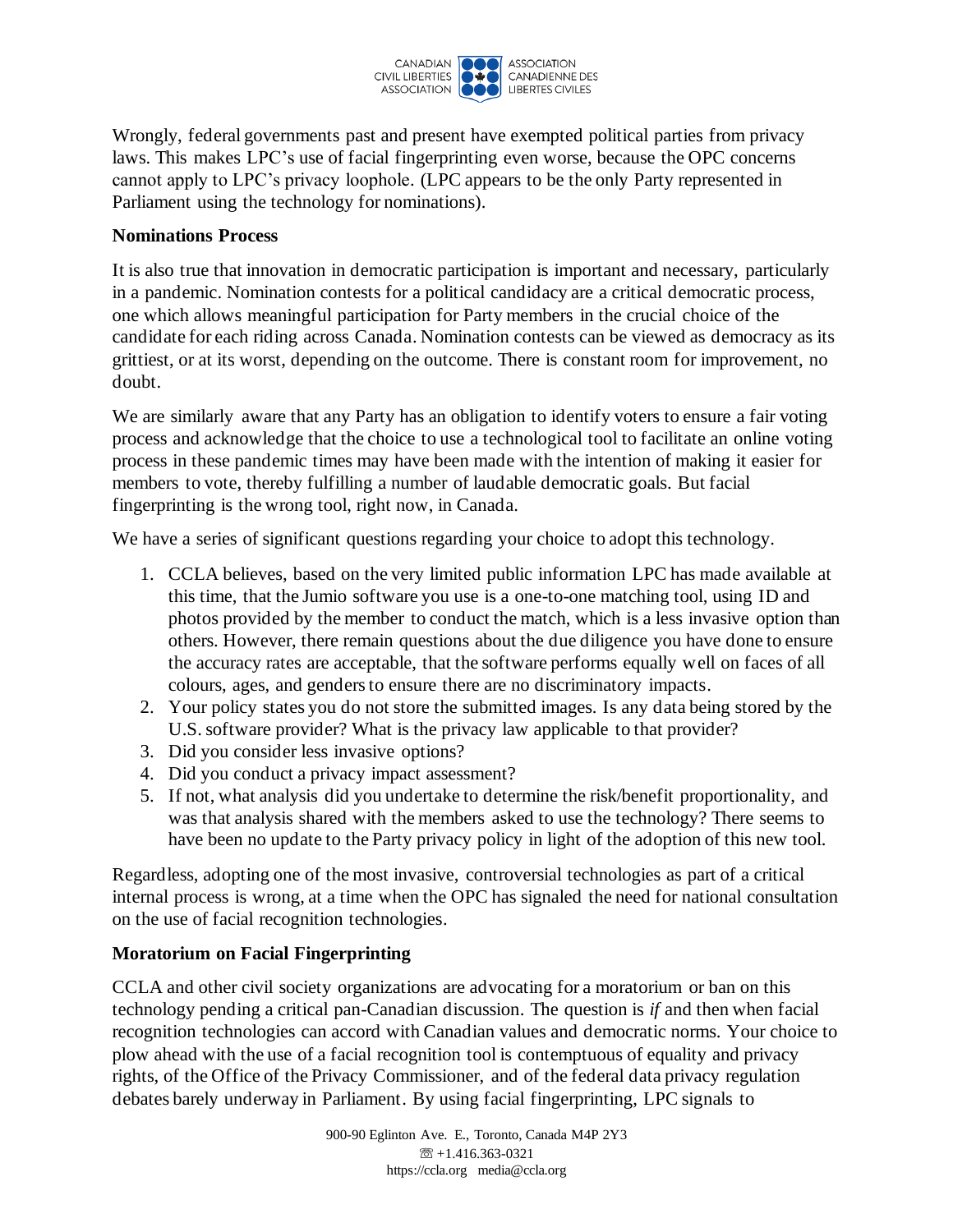

municipalities and provinces that facial fingerprinting technology is adequate for voter ID purposes, tacitly endorsing a technology known for discriminatory treatment of Black faces, Indigenous faces and people of colour.

Sincerely,

BnSR)

Michael Bryant Brenda McPhail, PhD. Executive Director Director Director of Privacy, Technology & Surveillance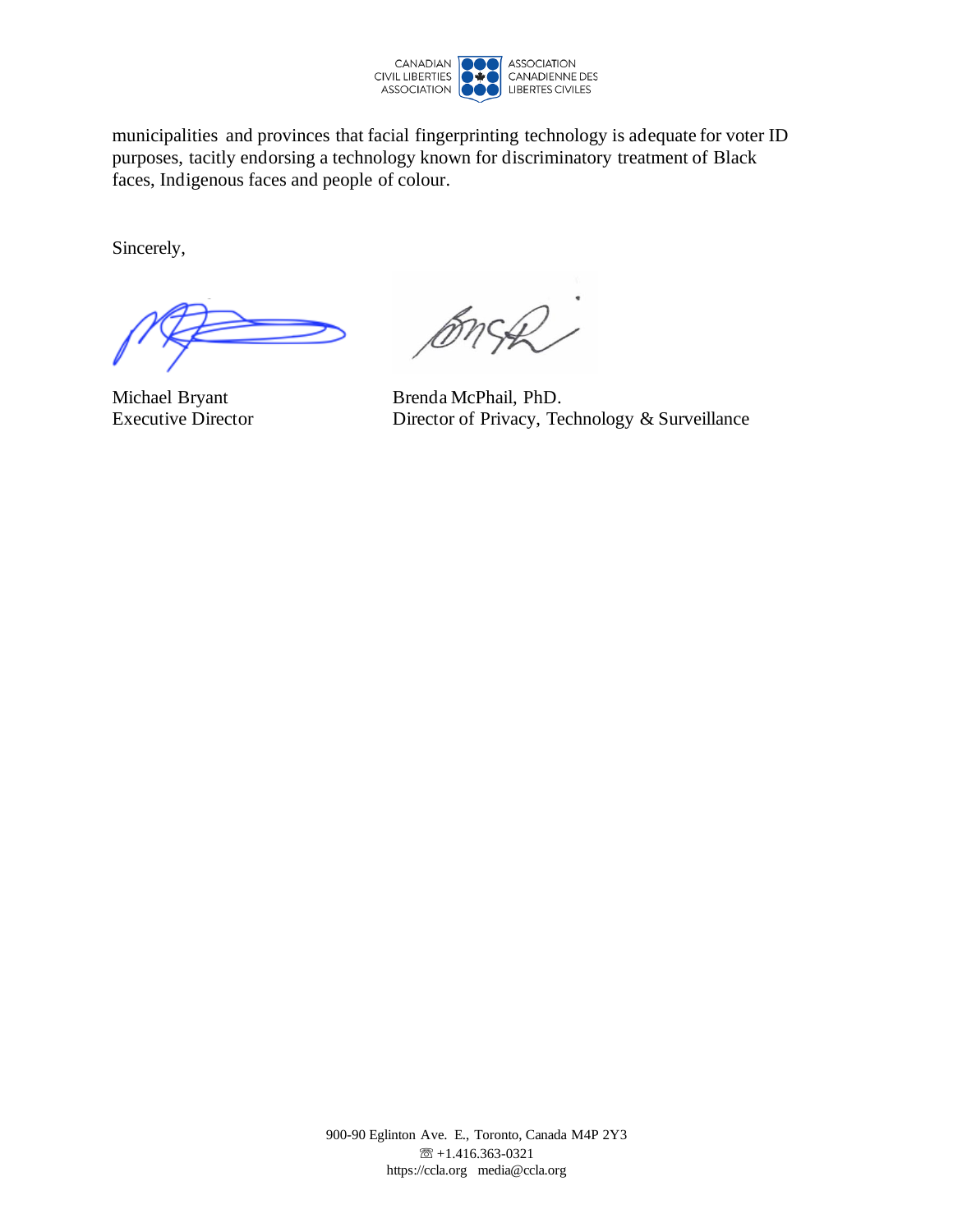

Le 23 juin 2021

Suzanne Cowan

Présidente du Parti libéral du Canada Liberal Party of Canada 350 Albert Street, Suite 920 Ottawa, Ontario K1P 6M8

*par courriel à : nbd\_cna@liberal.ca*

Madame,

Nous vous écrivons au nom de l'Association canadienne des libertés civiles (« ACLC »), afin d'exprimer notre condamnation du déploiement par le Parti libéral du Canada (« PLC ») de la technologie des empreintes faciales pour son processus d'investitures de ses candidat.e.s. Nous vous demandons de cesser de l'utiliser et de renoncer à son utilisation tant que le vide juridique et politique à ce sujet n'aura pas été comblé.

Le PLC a décidé d'acquérir une technologie de reconnaissance faciale et de l'utiliser afin d'automatiser la vérification d'identité pour ses réunions d'investitures en 2021.

#### https://liberal.ca/identification-requirements-to-vote-at-a-nomination-meeting/

Outre son incidence sur le droit à la vie privée des personnes qui participent au processus, l'utilisation par le PLC d'une technologie controversée tire un avantage injuste de son exemption aux lois canadiennes sur la protection de la vie privée, et envoie aux responsables électoraux municipaux, provinciaux et fédéraux le message que l'heure est venue de s'en servir. En adoptant cette technologie pour la désignation des candidats aux élections fédérales, le PLC approuve tacitement une technologie peu fiable et raciste.

L'utilisation des empreintes faciales ou la technologie de reconnaissance faciale (qui ont une description interchangeable, à notre avis) est très contestée au Canada et ailleurs. Un consensus social émerge actuellement selon lequel cette technologie a un tel potentiel de porter atteinte à la vie privée que son utilisation dans une société démocratique respectueuse des droits doit absolument faire l'objet d'un examen attentif préalable. C'est particulièrement vrai quand on considère les incidences discriminatoires attestées de nombres d'outils de ce type. C'est pourquoi l'ACLC réclame depuis longtemps un moratoire quant à son utilisation en attendant qu'une réforme réglementaire vienne combler le vide actuel.

#### **Préoccupations du Commissariat à la protection de la vie privée**

Le 10 juin 2021, le Commissariat à la protection de la vie privée du Canada (« le Commissariat ») a remis au Parlement un rapport spécial dans lequel figure un document d'orientation préliminaire sur la protection de la vie privée relativement au recours à la reconnaissance faciale. Ce document d'orientation, conçu à l'intention à l'intention des services de police, fait suite à trois enquêtes réalisées par le Commissariat sur l'utilisation des technologies de reconnaissance faciale en fonction des lois fédérales sur la protection des renseignements personnels qui visent le secteur public et le secteur privé. Dans chacune de ses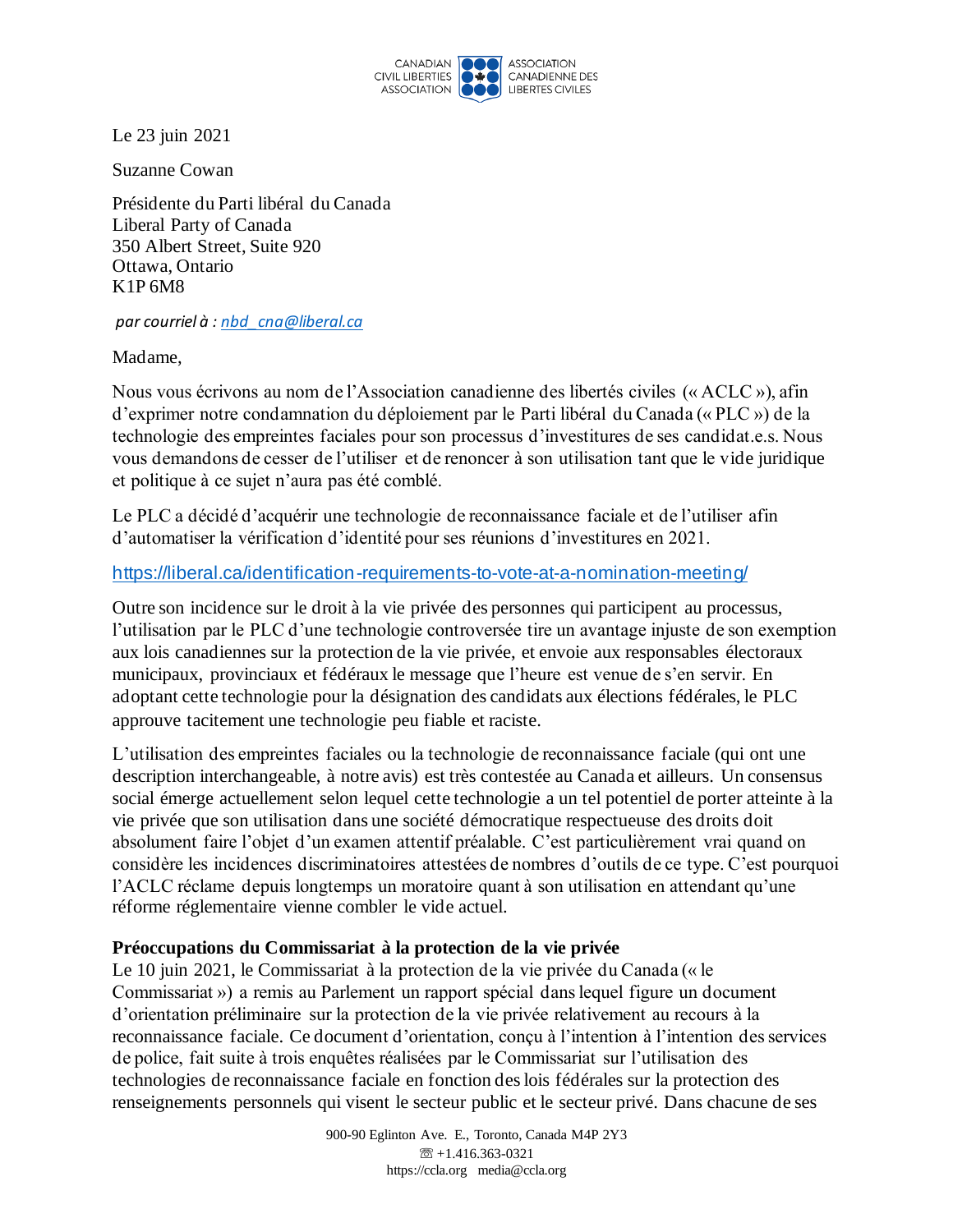

enquêtes, le Commissariat a conclu non seulement que l'utilisation de cette technologie enfreignait la loi applicable, mais aussi qu'elle posait le problème du cadre juridique actuel pour traiter des risques inhérents à la reconnaissance faciale relativement à la protection de la vie privée. Les résultats d'enquête ont aussi fait ressortir certaines préoccupations concernant la nécessité de responsabilisation, de transparence et de surveillance en matière de reconnaissance faciale.

Les gouvernements fédéraux ont exempté à tort les partis politiques des lois sur la vie privée. Cela rend le recours à la reconnaissance faciale par le PLC d'autant plus grave que les préoccupations du Commissariat ne peuvent s'appliquer à la brèche dont se sert le PLC pour échapper aux principes de protection de la vie privée.

## **La procédure de désignation**

Certes, il est également vrai que l'innovation est importante et nécessaire à la participation démocratique, surtout en temps de pandémie. Les courses à l'investiture pour une candidature politique sont un processus démocratique essentiel qui permet une participation indispensable des membres d'un parti à la sélection cruciale d'un candidat pour chaque circonscription du Canada. Ces courses peuvent être perçues comme ce que la démocratie peut offrir de plus audacieux ou, au contraire, de pire, selon les résultats. Cela laisse à désirer, c'est certain.

Nous sommes aussi conscients du fait que le parti a l'obligation d'identifier les électeurs pour garantir un vote équitable. Nous reconnaissons que la décision d'utiliser un outil technologique pour favoriser le vote en ligne en temps de pandémie ait pu être prise dans l'intention de faciliter la tâche pour ses membres, et d'atteindre ainsi des objectifs démocratiques louables. Il n'empêche que la technologie de reconnaissance faciale n'est pas l'outil qui convient actuellement au Canada.

Voici une série de questions importantes que nous vous soumettons concernant votre décision d'adopter cette technologie.

- 1. L'ACLC estime, d'après le très peu d'information publique accessible à ce jour, que le logiciel Jumio que vous utilisez est une application bijective qui utilise la pièce d'identité et les photos fournies par les membres pour établir une correspondance, ce qui est une solution moins intrusive que d'autres. Des questions persistent toutefois quant à la diligence raisonnable dont vous faites preuve pour vous assurer que les taux de précision sont acceptables, que le logiciel fonctionne aussi bien sur n'importe quelle couleur de visage, n'importe quel âge et n'importe quel sexe afin qu'il n'y ait aucune incidence discriminatoire.
- 2. Votre politique stipule que vous ne stockez pas les images soumises. Y a-t-il des données qui sont stockées par le fournisseur de logiciels américain?
- 3. Avez-vous envisagé des solutions moins intrusives?
- 4. Avez-vous effectué une étude d'impact sur la vie privée ?
- 5. Dans la négative, quelle analyse avez-vous entreprise pour établir la proportionnalité des risques par rapport aux avantages, et en avez-vous transmis les résultats aux membres soumis à l'utilisation de cette technologie? Il semblerait qu'il n'y ait eu aucune